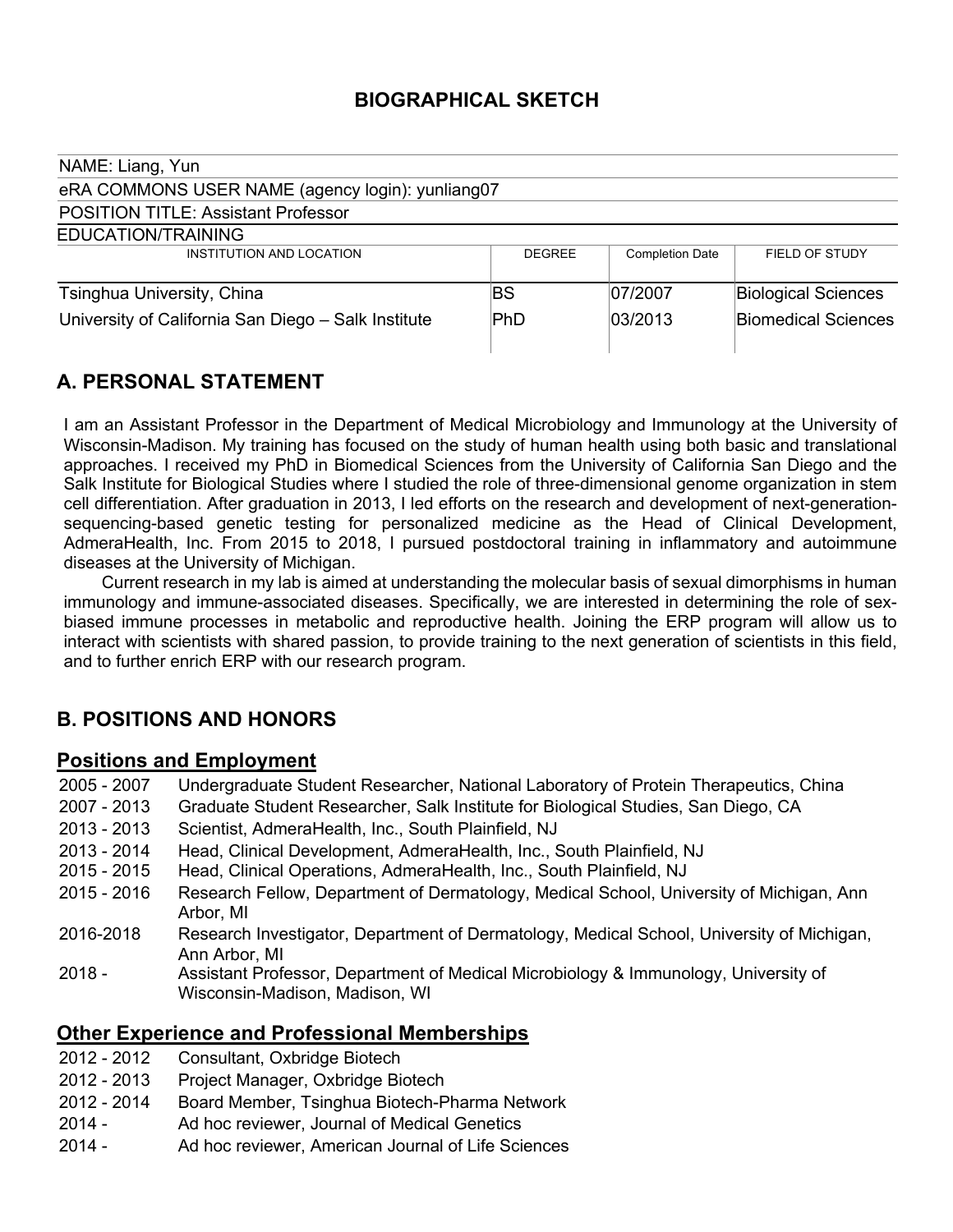- 2015 Member, Society for Investigative Dermatology
- 2017 Member, National Psoriasis Foundation

### **Honors**

| Scholarship for Academic Excellence, Tsinghua University                                    |
|---------------------------------------------------------------------------------------------|
| Scholarship for Academic Excellence, Tsinghua University                                    |
| Scholarship for Academic Excellence, Tsinghua University                                    |
| <b>Featured Research Publication, Salk News Release</b>                                     |
| Best Cited Publication, Current Opinion in Cell Biology                                     |
| Selected Presentation, Cold Spring Harbor Meeting                                           |
| Highlighted Publication, ESC & iPSC News                                                    |
| Award of Excellence and Dedication, AdmeraHealth, Inc.                                      |
| Training Fellowship in Cell and Molecular Dermatology (T32)                                 |
| Albert Kligman Fellowship, Society for Investigative Dermatology                            |
| Invited Participation in the Research Fellow Retreat, Society for Investigative Dermatology |
| Highlighted Research, American Academy of Allergy, Asthma and Immunology                    |
| Publication Highlighted by Nature Immunology, TIME, The Independent, Medical Daily,         |
| Michigan Health Lab                                                                         |
| Invited Participation in the NPF Trainee Symposium, National Psoriasis Foundation           |
| Travel Award, Cell Symposia: Human Immunity                                                 |
| <b>Elsevier Family Support Award</b>                                                        |
|                                                                                             |

# **C. CONTRIBUTION TO SCIENCE**

1. Many autoimmune diseases feature strikingly increased prevalence in females (~78% overall and up to 95% for specific diseases). In an effort to understand the cause of this female-biased susceptibility to autoimmune conditions, I have identified a VGLL3-regulated gene network as a previously unknown promoter of sex-biased autoimmunity in human skin. This finding sheds light on the fundamental differences in immune regulation between men and women, and may lead to novel therapeutic strategies for the management of autoimmune skin diseases.

- a. **Liang Y**, Tsoi LC, Xing X, Sarkar MK, Berthier CC, Stuart PE, Nair RP, Elder JT, Voorhees JJ, Kahlenberg JM, Gudjonsson JE (2017). A gene network regulated by the transcription factor VGLL3 as a promoter of sex-biased autoimmune diseases. Nat Immunol,18(2)152-160. PMCID: PMC5289297.
- b. **Liang Y**, Kahlenberg JM, Gudjonsson JE (2017). A vestigial pathway for sex differences in immune regulation. Cell Mol Immunol, doi: 10.1038/cmi.2017.28. PMCID: PMC5520416.

2. Pustular skin disorders are a category of difficult-to-treat and potentially life-threatening conditions, with their pathogenic mechanisms largely unknown. Through molecular analysis of three pustular skin disorders, generalized pustular psoriasis, palmoplantar pustulosis, and acute generalized exanthematous pustulosis, I demonstrated that STEAP1 and STEAP4 play a role in establishing the inflammatory profiles central to these disorders. This finding opens up possibilities in targeting the STEAP pathways for the treatment of pustular skin conditions.

a. **Liang Y**, Xing X, Sarkar MK, Wolterink L, Voorhees JJ, Kahlenberg JM, Harms PW, Johnston A, Gudjonsson JE (2016). Six transmembrane epithelial antigens of the prostate comprise a novel inflammatory nexus in pustular skin disorders. J Allergy Clin Immunol. pii S0091-6749(16)31351-3. PMCID:PMC5385276.

3. In studies on the pathogenic mechanisms of inflammatory skin conditions, I have helped elucidate the role of IL17A signaling in inverse, erythrodermic, and plaque psoriasis, and the functional consequences of glucocorticoid deficiency on inflammatory responses in keratinocytes. In addition, I have helped establish a link between super-enhancers in the skin and complex skin diseases such as psoriasis and atopic dermatitis.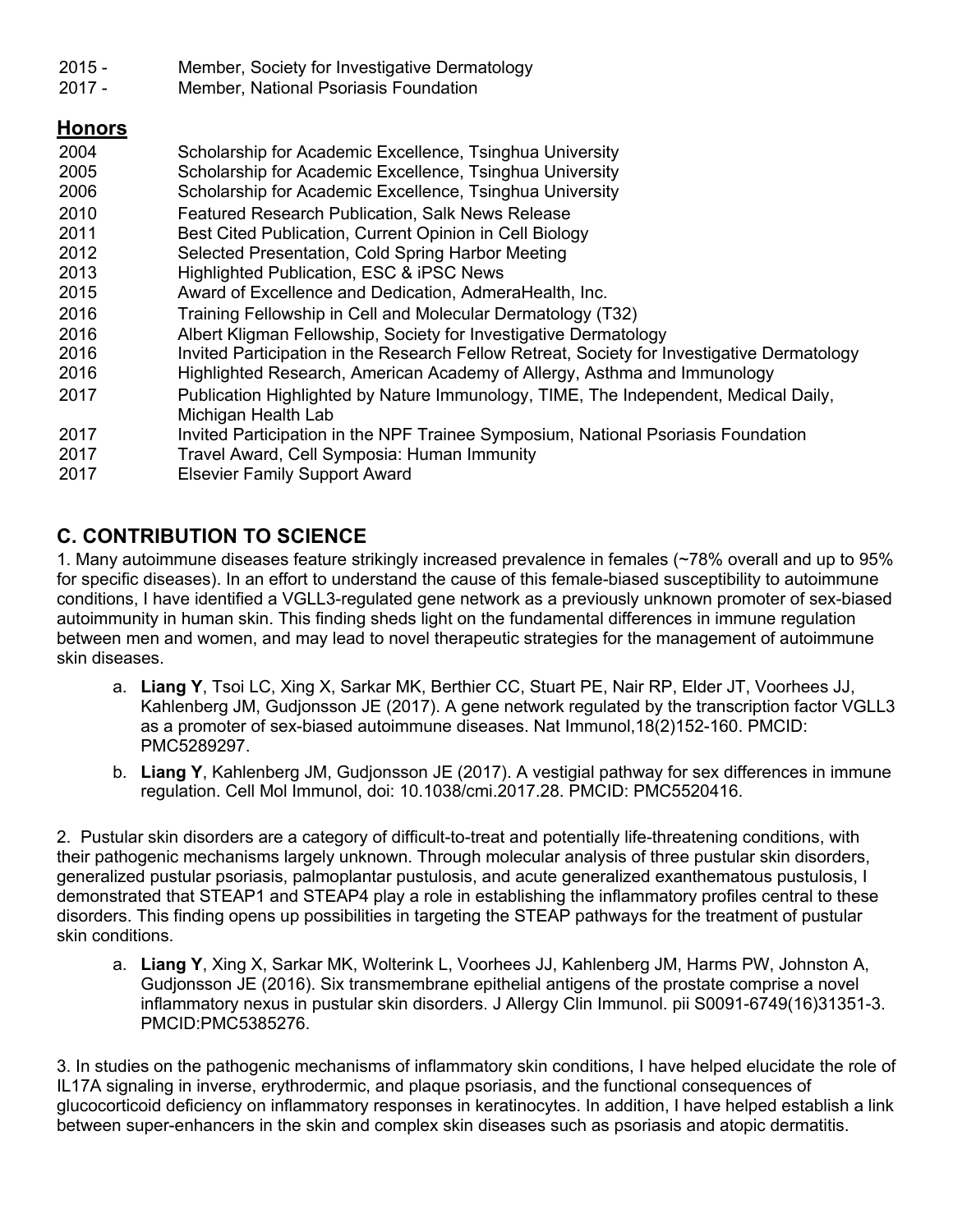- a. Swindell WR, Sarkar MK, **Liang Y**, Xing X, Gudjonsson JE (2016). Cross-Disease Transcriptomics: Unique IL-17A Signaling in Psoriasis Lesions and an Autoimmune PBMC Signature. J Invest Dermatol. 136(9):1820-30. PMCID:PMC5234565.
- b. Xing X, **Liang Y**, Sarkar MK, Wolterink L, Swindell WR, Voorhees JJ, Harms PW, Kahlenberg JM, Johnston A, Gudjonsson JE (2016). IL-17 Responses Are the Dominant Inflammatory Signal Linking Inverse, Erythrodermic, and Chronic Plaque Psoriasis. J Invest Dermatol. 136(12): 2498- 2501. PMCID:PMC5123949.
- c. Sarkar MK, Kaplan N, Tsoi LC, Xing X, **Liang Y**, Swindell WR, Hoover P, Aravind M, Baida G, Clark M, Voorhees JJ, Nair RP, Elder JT, Budinova I, Getsios S, Gudjonsson JE (2017). Endogenous glucocorticoid deficiency in psoriasis promotes inflammation and abnormal differentiation. J Invest Dermatol. pii: S0022-202X(17)31157-0. PMCID: PMC5545780.
- d. Klein RH, Lin Z, Hopkin AS, Gordon W, Tsoi LC, **Liang Y**, Gudjonsson JE, Andersen B (2017). GRHL3 binding and enhancers rearrange as epidermal keratinocytes transition between functional states. PLoS Genet. 13(4):e1006745. PMCID: PMC5425218.

4. Chromatin regions are known to occupy particular domains in the three-dimensional space of the cell nucleus. However, how the three-dimensional organization of the genome affects gene expression remains obscure. My studies in this area have demonstrated that from fruit flies to humans, the genome undergoes three-dimensional reorganization in relation to the nuclear pores during cell differentiation, and this reorganization is critical for the proper induction of developmental genes. The work has provided insights into the basic principles of gene regulation by nuclear architecture and molecular explanations for the tissuespecific nature of diseases caused by mutations in nuclear pore proteins.

- a. Capelson M, **Liang Y**, Schulte R, Mair W, Wagner U, Hetzer MW (2010). Chromatin-bound nuclear pore components regulate gene expression in higher eukaryotes. Cell. 140(3):372-83. PMCID:PMC3821818.
- b. **Liang Y**, Hetzer MW (2011). Functional interactions between nucleoporins and chromatin. Curr Opin Cell Biol. 23(1):65-70. PMCID:PMC3753814.
- c. **Liang Y**, Franks TM, Marchetto MC, Gage FH, Hetzer MW (2013). Dynamic association of NUP98 with the human genome. PLoS Genet*.* 9(2):e1003308. PMCID:PMC3585015.
- d. Buchwalter AL, **Liang Y***,* Hetzer MW (2014). Nup50 is required for cell differentiation and exhibits transcription-dependent dynamics. Mol Biol Cell. 25(16):2472-84. PMCID:PMC4142618.

5. I have participated in mechanistic studies on the function of endostatin and Hsp90 during carcinogenesis. The work on endostatin has elucidated the structural basis for its interaction with physiological receptors, which is instrumental to the development of bioengineering approaches to improve the stability of endostatin-based drugs. The work on Hsp90 has revealed its role in promoting angiogenesis in cancer, leading to therapeutic approaches targeting this activity.

- a. Fu Y, Wu X, Han Q, **Liang Y**, He Y, Luo Y (2008). Sulfate stabilizes the folding intermediate more than the native structure of endostatin. Arch Biochem Biophys. 471(2): 232-9.
- b. Fu Y, Chen Y, Luo X, **Liang Y**, Shi H, Gao L, Zhan S, Zhou D, Luo Y (2009). The heparin binding motif of endostatin mediates its interaction with receptor nucleolin. Biochemistry. 48(49):11655-63.
- c. Wang X, Song X, Zhuo W, Fu Y, Shi H, **Liang Y**, Tong M, Chang G, Luo Y (2009). The regulatory mechanism of Hsp90alpha secretion and its function in tumor malignancy. Proc Natl Acad Sci U S A. 106(50):21288-93. PMCID:PMC2795546
- d. Song X, Wang X, Zhuo W, Shi H, Feng D, Sun Y, **Liang Y**, Fu Y, Zhou D, Luo Y (2010). The regulatory mechanism of extracellular Hsp90a on matrix metalloproteinase-2 processing and tumor angiogenesis. J Biol Chem. 285(51): 40039-49. PMCID:PMC30009816

### **Complete List of Published Work in MyBibliography:**

https://www.ncbi.nlm.nih.gov/sites/myncbi/yun.liang.1/bibliography/51428012/public/?sort=date&direction=ascendin